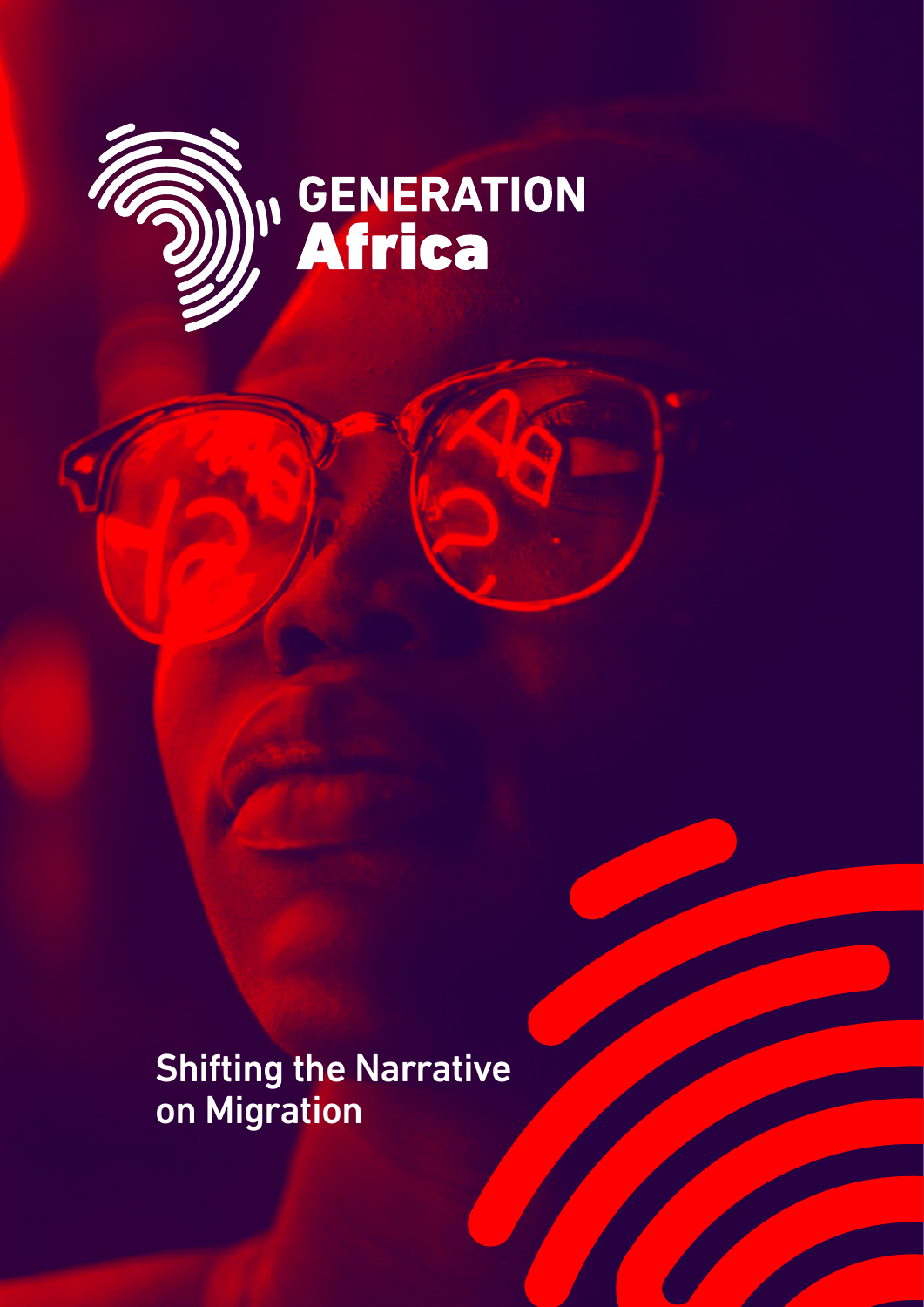### A call for stories to develop into documentary films for production in 2019.



#### *It is our turn to tell one of the biggest stories of this century.*

GENERATION AFRICA is a documentary film project to produce a new narrative on migration through stories made by African filmmakers.

Whether on the move or at home the spotlight is on this generation of young Africans and how they see their future.

We ask, how many young people leave their country because they don't see

a future there? And instead, what are young people doing to stay, and create change in their society?

What are the consequences of migration to people and society? GENERATION AFRICA is a unique collection of long and short documentary films made by the best talents from the continent and developed through an intensive process of story development.

The films will come from across Africa, with a focus on the West and East of the continent.

## **BRIEF TO FILMMAKERS**

We are looking for your ideas for stories. Stories which are unpredictable, touching, moving, revolutionary, and challenging.

The films should show action and achievements rather than complaints and hopelessness.

Stories people in Africa would want to see: to laugh, to think, to act, to sing, and - to disagree.

You need to send in one to three proposals. They can even be an idea presented on one page. If you have already shot material or if you have longer treatments, they are most welcome.

The proposals must be in English, or French with an English translation (you can use Google translate). Please include a CV or film biography and links to previous work.

We will invite 12 – 15 filmmakers to three workshops. There will be two journalists/artists/ musicians to stimulate the discussions about the stories, and two experts from organisations working on migration issues.

Five internationally awarded professionals will work as mentors.

The films can be of any length – from feature length, to one-hour films, mid-length, half-hours, or shorts of five minutes. And separately we will prepare the production of stories shot by mobile phones.

We are expecting submissions from filmmakers who have already made one or two documentary films that have been screened at film festivals and/or on broadcast platforms. Only African filmmakers are eligible to apply.

The geographical focus for the films is West and East Africa, but it does not exclude Central, North and Southern Africa. It all depends on the story.

A selection of 20 stories will get development funding for further research and filming after the workshops. These developed submissions for production must be submitted by 1st February 2019.

Travel, accommodation and meal costs will be covered.